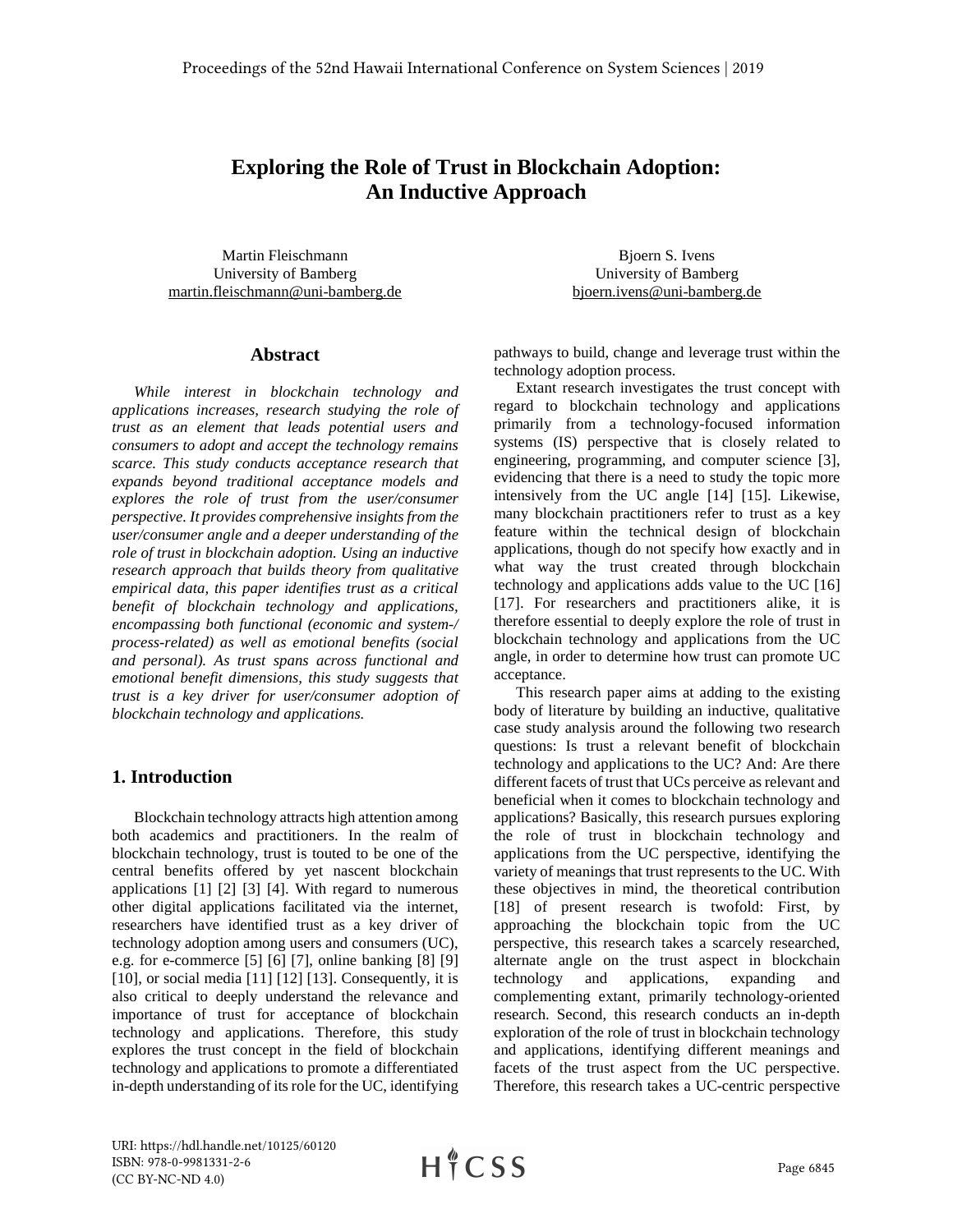on the benefit of trust, unveiling comprehensive insights that may be critical within the technology adoption process of blockchain applications. These insights may serve researchers for future blockchain-related work and guide practitioners in developing powerful blockchain applications that have a chance of UC acceptance, while application design is strongly linked to a differentiated understanding of trust that helps to build trust with UCs.

## **2. Theoretical background**

Extant literature provides evidence that trust is a central aspect for technology adoption of digital applications. Therefore, researchers call for an investigation of trust in new, unexplored IS contexts [19] [20]. With regard to the nascent field of blockchain technology and applications, there is a strong need to explore the role of trust holistically from the perspective of the UC [14] [15]. This may provide crucial insights on how trust can be leveraged to promote UC acceptance of blockchain technology and applications.

#### **2.1. Trust**

Trust is a construct that has sparked discussions in the research community for decades, being approached from the most diverse angles in extant trust literature.

In essence, trust can be viewed as an enabler of social interactions as it represents the willingness of one party to have faith and rely on another party in situations that are characterized by social complexity and uncertainty [5] [21]. By trusting another party, one reduces own concerns about a situation and establishes beliefs that a social interaction is handled fairly, responsibly, and with the absence of opportunistic behavior by all parties involved, without the presence of rules or customs [5] [22] [23]. In this context, the willingness to rely on another party is closely tied to own assessments of the other party's characteristics, especially with regard to integrity, benevolence, and competence [21] [24]. Trust is also strongly connected to perceived risk as both aspects have a strong impact on human behavior in social situations where uncertainty is present [7]. While trust serves as a catalyst of social exchange, risk represents a retardant, exposing a party to a perceived potential loss suffered by the actions of another party [7] [24].

Due to its key role in social interactions, trust remains a contemporary and widely researched topic. Especially when it comes to technology-enabled environments like the internet, researchers, e.g. from the IS field, have emphasized the importance to explore the trust concept more deeply in a variety of contexts [19] [21]. This applies particularly to the study of trust in new

and unexplored IS contexts [20]. Of particular interest for present research is the existing body of IS literature around trust-based relationships between people and organizations as well as between people and technology [21]. In these investigations, for example, trust in ecommerce organizations unveiled as an important driver of online consumer behavior, trust in technology as a critical aspect in determining whether UCs use and rely on IS systems [5] [6] [21]. This may also be the case for blockchain technology and applications. Therefore, this research aims at contributing to the IS research discussion around trust between people and organizations respectively technology [21], exploring the trust aspect in the context of nascent blockchain technology and applications.

#### **2.2. Blockchain technology and trust**

In its generic form, the blockchain concept describes a distributed ledger that is maintained and governed autonomously in the digital space without any central authority [25]. The term blockchain stands for a distributed database that is shared within a peer-to-peer network and contains a sequence of interconnected blocks. These blocks comprise immutable, cryptographically secured, and tamper-free information around transactions that is verified via a de-centralized consensus mechanism within the distributed network [3]. Proposing this unique combination of characteristics, blockchain technology has attracted strong interest among academics and led researchers from different disciplines to explore features and commercial applicability of blockchain [1]. As well among practitioners, blockchain technology sparks high awareness, triggering a vast diversity of projects and initiatives across industries [26]. The financial sector is seen as pioneering the blockchain idea, having launched digital crypto-currencies as its most well-known application [27]. Other industries, such as businesses from the marketing field [28], as well explore approaches to leverage blockchain technology in order to develop new business models or to improve existing commercial applications. Therefore, blockchain frequently is referred to as the next big technological innovation that may reshape and disrupt the way UCs live and the way companies do business [29]. Though, while blockchain is surrounded by a lot of positive excitement, researchers also call for a differentiated discussion of the topic as the claimed disruption potential of blockchain may be exaggerated and as applications such as Bitcoin have several weaknesses, e.g. vulnerability to financial speculation [30].

The generation of trust is touted to be one of the central benefits offered by yet nascent blockchain applications. More so, blockchain technology is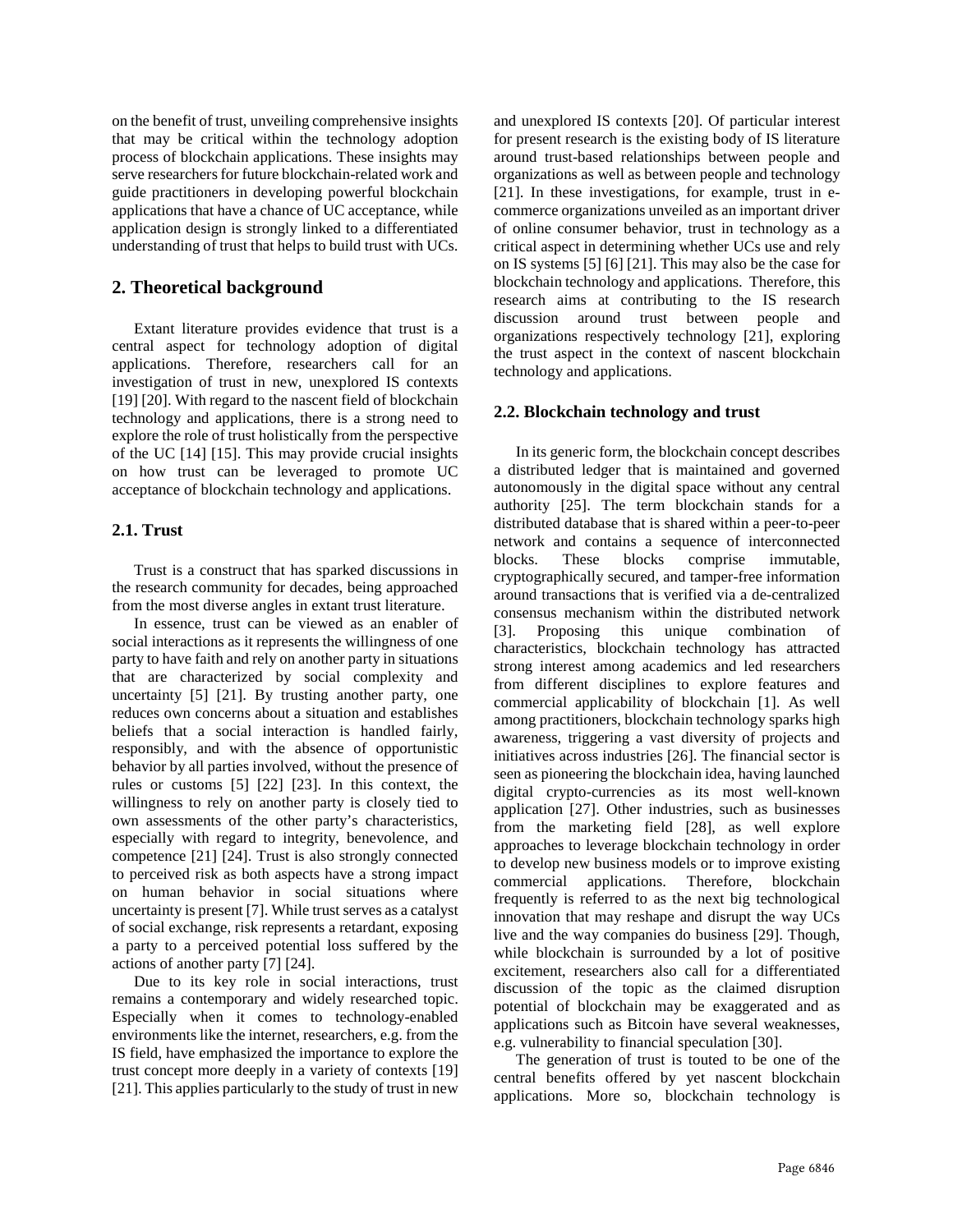expected to take trust in the digital world to a new level that even the most reputable market players are not able to attain [1]. Therefore, some researchers even refer to blockchain as a solution able to facilitate the creation of trust-free systems, i.e. systems without trust concerns where transactions are guaranteed by the underlying technology [4]. Due to this critical role, various researchers already analyzed the trust aspect in the realm of blockchain technology and applications [3]. In this regard, the existing body of literature explored the role of trust in blockchain technology and applications predominantly from a technology-focused IS perspective that is closely related to engineering, programming, and computer science. This promoted an understanding of the role of trust that is strongly linked to technical design features of blockchain technology and applications, like trust created through peer verification of transactions or trust established via a tamper-proof blockchain architecture [3]. In contrast to that, present research aims at exploring the role of trust in blockchain technology and applications holistically from the perspective of the UC, expanding the existing body of knowledge in this area [14] [15]. Drawing upon extant IS literature [7], present research defines UC trust in blockchain technology and applications as the belief that allows UCs to willingly rely and become vulnerable to businesses offering blockchain applications after having assessed the application's characteristics. This definition unites the perspectives of IS trust research in settings between people and organizations, i.e. businesses offering blockchain applications, and between people and technology, i.e. blockchain applications and their underlying technology.

#### **2.3. The role of trust in technology adoption**

Information systems, such as e-commerce, online banking, or social media applications, are key tools in helping businesses enhance their competitive position in the marketplace and increase performance efficiency [31]. However, information technology can only unfold its full performance potential when being adopted and used [32]. In the process of technology adoption of digital applications facilitated via the internet, trust has been identified as one of the key drivers of acceptance.

In the area of e-commerce, there is evidence that trust represents an essential benefit and driver of ecommerce adoption [5] [6] [7]. Mechanisms that build trust are attributed the same importance as technical design features of e-commerce systems [5] [7]. Like this, technology adoption of e-commerce systems can be promoted by employing trust-building measures, such as strengthening beliefs that a vendor has no interest in cheating or offering a typical, user-friendly e-commerce web interface [5]. For e-commerce adoption, moreover,

trust acts as an antecedent of usage behavior, by establishing confident expectations about the system, and as an antecedent of controllability, by reducing uncertainty [6]. When it comes to online banking, numerous research studies support the role of trust as a central aspect in technology acceptance [8] [9] [10]. More so, trust is attributed a multi-dimensional role in internet banking adoption, being strongly connected to three antecedents, namely perceived privacy, perceived security, and perceived trustworthiness [10]. In the area of social media and social networks, trust is found to have a positive influence on adoption of social platforms and systems [11] [12] [13]. Like this, trust is identified as a key determinant for UC usage of social network services while being strongly linked to the dimensions of perceived security and perceived privacy, two aspects that positively correlate with trust and, hence, technology acceptance [13]. Trust in social media applications can also be promoted by providing users with a high degree of control over their personal data [12], a prerequisite for sustained social network usage.

While trust is identified as a key driver in the technology adoption process of e-commerce, online banking, and social media applications, there is a need to explore whether the same applies also to blockchain technology and applications. Therefore, this research aims at unveiling new insights that may more holistically assess the role of trust in UC technology adoption of blockchain technology and applications.

# **3. Research methodology**

The present research employs an inductive, theorybuilding process that uses case studies to create theoretical constructs from empirical evidence [33]. As opposed to a deductive, theory-testing approach, an inductive, theory-building research strategy is selected due to the novelty of the research topic. Research around trust in blockchain technology and applications from the UC angle is yet scarce. Hence, limited insights around this critical and, for practitioners, significant research case exist. Using an inductive, case-based approach facilitates the generation of theories in the nascent area of blockchain technology by being closely connected to data [33]. Additionally, the inductive approach permits combining data sets that originate from diverse methodologies and sources, offering the possibility to triangulate achieved results and, consequently, to conceptualize valid and robust theoretical constructs [34]. Therefore, the employed inductive research strategy serves as an avenue from the exploration of rich qualitative data towards future deductive, theory-testing research [35] in the field of blockchain technology.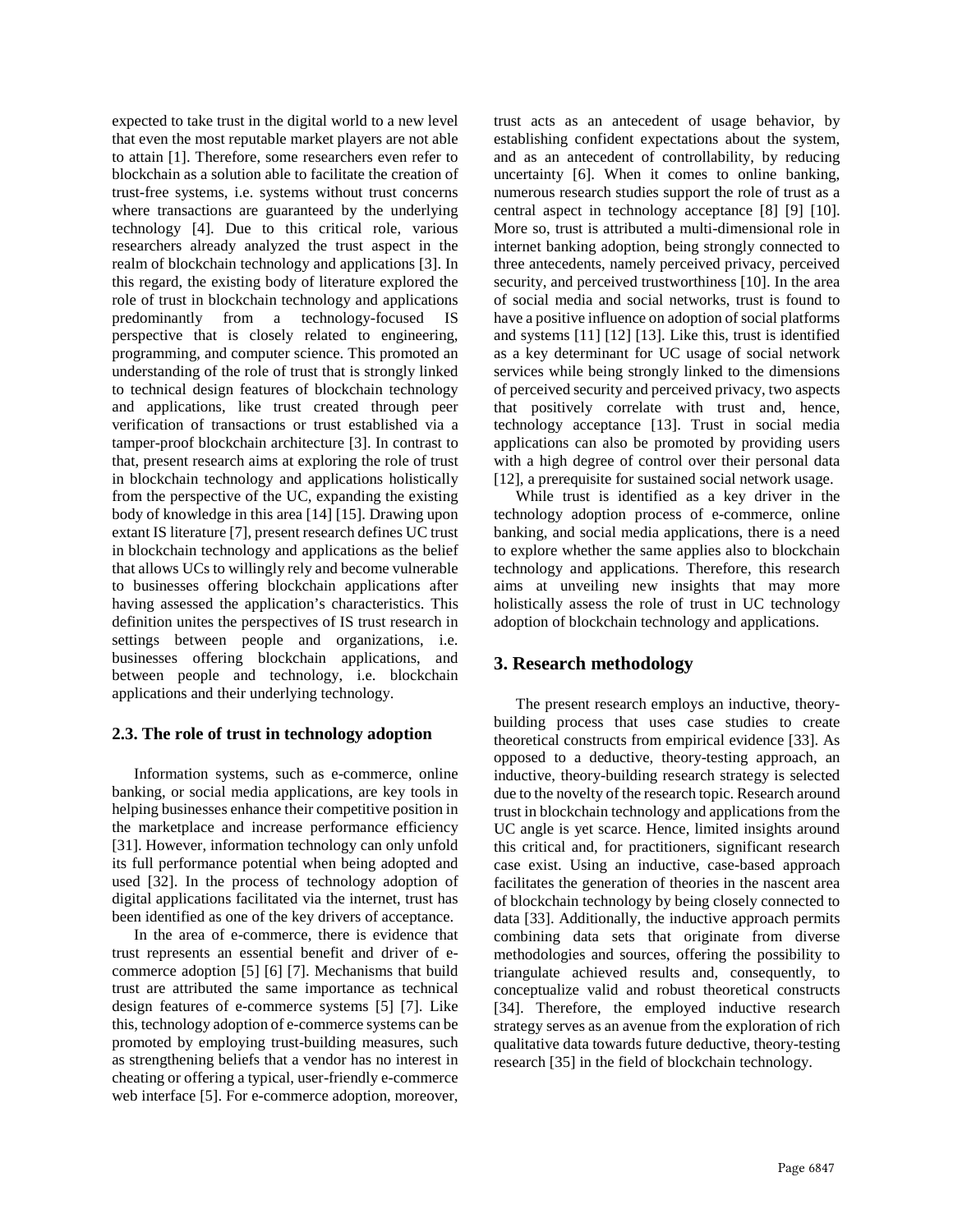#### **3.1. Sample and data collection**

Present research uses a two-step qualitative approach [36] [37] to explore the role of trust in the acceptance process of blockchain technology and applications. The first research step consists of qualitative in-depth interviews [38] among experts who have extensive expertise in the area of blockchain technology and applications. Instead of actual UCs, experts in the field of blockchain technology were identified as an ideal source for the purpose of this research as blockchain applications are, due to their nascent nature, generally not yet available to the mainstream UC. Employing a theoretical sampling strategy [39], informants were recruited based on their capacity to illuminate and extend the knowledge around benefits of blockchain technology and applications from the perspective of the UC [35], whereas trust represented a key aspect within the investigation. With this sampling objective in mind, experts were selected based on their experience in the field of blockchain, occupation, educational background, and country of origin. In this context, particular emphasis was put on the aspect of blockchain experience, ensuring that all informants have extensive, well-proven knowledge of the topic. As far as origin, occupation, and education are concerned, the recruitment strategy pursued diversity to promote a richness of different perspectives. As shown in table 1, this approach resulted in a sample of 14 knowledgeable experts, with six working in blockchain start-up companies, three in larger corporations, two in academia, and three in the financial space related to digital currencies and other blockchain applications. By conducting interviews with at least two informants from four different occupation fields, the sample aspires to

introduce diverse, relevant angles on the research while at the same time reproducing findings within each occupation group. This approach is commensurate with the established research strategy of building theories from case study research [33]. The sample size of 14 informants resulted in a saturation of conceptual insights [39] and is in line with the prevailing paradigm of sound qualitative research which allows the use of only few sources to obtain information-rich empirical data [34]. A concise, semi-structured interviewer guideline was used to provide structure and directive in the interviewing process, but also to allow for flexibility and leeway in the conversation with informants [40]. The guideline included the key research questions in an open-ended format and explored perceived benefits and barriers – including trust – of blockchain technology and applications from the UC perspective, but also definitions of blockchain terminology in UC language and other topics. In line with the prevailing strategy to design questions for deductive, qualitative research, questions were developed independently from existing studies and theories and focused on the key themes of investigation [40]. To explore benefits and barriers, the following questions were used: What does blockchain technology stand for? What are the benefits that blockchain technology promises to users/consumers? Why can users/consumers believe in these promised benefits? What are the weaknesses of blockchain technology? Why is it weak at these aspects?

All qualitative in-depth interviews were conducted in March/April 2018 primarily via video calls, in a few cases even in person. The interviews (average length: 43 minutes) were audiotaped with the permission of the informants and transcribed to ensure accuracy and completeness of the obtained empirical data.

| Pseudonym    | Demographics            | Industry / occupation                                         | Degree                                     |
|--------------|-------------------------|---------------------------------------------------------------|--------------------------------------------|
| Luke         | Australia (male/46)     | Start-up - Loyalty industry / CEO & Founder                   | Marketing, Economics, Psychology           |
| Tom          | Germany (male/37)       | Start-up - Media industry / COO                               | Event Management, Advertising              |
| DeAndre      | South Africa (male/39)  | Start-up - IT consulting / CEO & Founder                      | <b>Commerce of Information Systems</b>     |
| Zhao         | USA (male/32)           | Start-up - IT development / CEO & Founder                     | Computer Programming, Music                |
| Leo          | India (male/43)         | Start-up - Tech industry / Business Developer & Operations    | <b>Computer Applications, Business</b>     |
| Alex         | Germany (male/44)       | Start-up - Media industry / CEO & Founder                     | Law                                        |
| Luiz         | Brazil (male/39)        | Corporation - IT industry / Researcher & Software Developer   | <b>Computer Science</b>                    |
| Marc         | France (male/55)        | Corporation - Media / Researcher & Security Thought Leader    | Microelectronics, Engineering              |
| Jay          | China (male/22)         | Corporation - Tech industry / Researcher & Software Engineer  | <b>Computer Science</b>                    |
| <b>Bruce</b> | Netherlands (male/35)   | Academia – Computer Science / Researcher & Lecturer           | PhD, Computer Science                      |
| Mitch        | USA (male/52)           | Academia - Supply Chain & Ops / Researcher & Lecturer         | Industrial Systems Engineering, Business   |
| Kiara        | Russia/USA (female/39)  | Finance - Consulting & Investment / Entrepreneur & Consultant | PhD, Economics                             |
| Sami         | Spain/Germany (male/31) | Finance - Consulting / Investment Consultant                  | PhD, International Business Administration |
| Jenny        | China (female/36)       | Finance – Investment / Director of Customer Relationship      | <b>Business Administration</b>             |

**Table 1: Informants of in-depth expert interviews (research step 1)**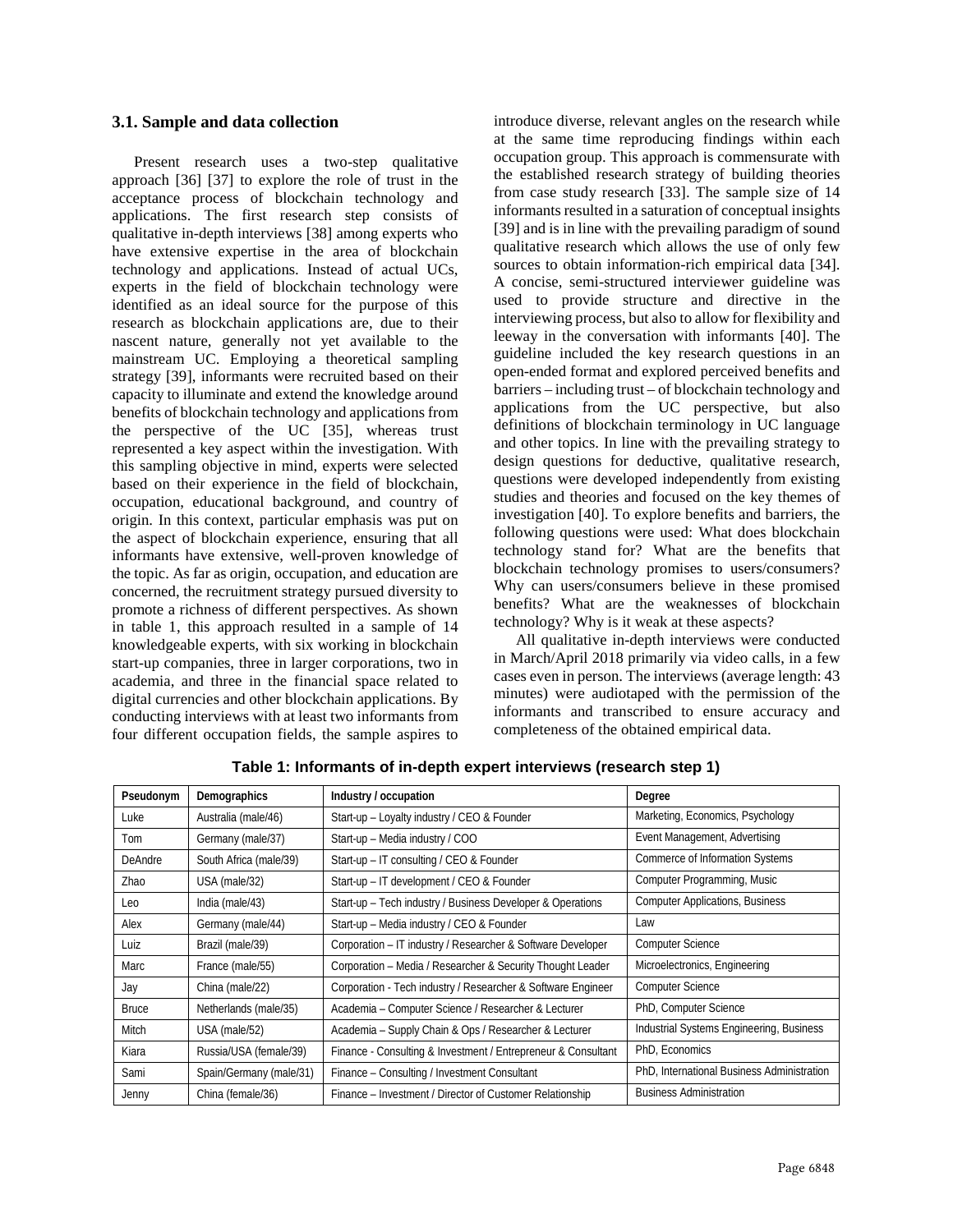| Pseudonym      | Demographics             |
|----------------|--------------------------|
| Matt           | South Carolina (male/28) |
| Emma           | Georgia (female/28)      |
| Anant          | Wisconsin (male/33)      |
| Jayden         | Texas (male/24)          |
| José           | Georgia (male/28)        |
| Scott          | Texas (male/23)          |
| Greg           | New York (male/28)       |
| Dee            | Texas (female/33)        |
| Noah           | New York (male/26)       |
| Jackson        | South Dakota (male/40)   |
| Olivia         | Texas (female/45)        |
| Min            | Alabama (male/28)        |
| Juan           | Washington (male/31)     |
| <b>Braxton</b> | California (male/18)     |
| Han            | New York (male/26)       |
| Owen           | California (male/49)     |
| Efren          | New York (male/25)       |
| Sofia          | New Jersey (female/31)   |
| Jim            | California (male/38)     |

**Table 2: Informants of the qualitative survey (research step 2)**

In the second research step, additional, qualitative information was sourced among U.S.-based Bitcoin owners via a qualitative online survey [41]. The cryptocurrency Bitcoin [25] is one of the most widely used blockchain applications. Therefore, Bitcoin owners represent an excellent target group to conduct blockchain research among actual blockchain UCs. With the objective to triangulate the findings obtained in the qualitative in-depth interviews of the first step [42], this second research represents a fresh, independent source of insights on the research topic that may unveil new insights or confirm previous findings.

The questionnaire of the qualitative survey consisted of a short screener and a more extensive main questionnaire that included the same open-ended questions that had already been used in the in-depth interviews of the first research step. In this context, the wording of the questions was slightly adjusted for the online survey setting without changing the meaning. The use of open-ended questions in the main questionnaire, in contrast to closed-ended questions with pre-defined answer options, is commensurate with the employed inductive theory-building approach [33], promoting the unbiased discovery of insights relevant to the topic [38].

The qualitative survey employed common design techniques for online questionnaires, such as asking respondents to be very specific in their answers or providing large text boxes [43]. Applying a theoretical sampling strategy [39] that did not aim at sourcing a representative sample of U.S.-based Bitcoin owners,

informants were required to have a good/very good knowledge of blockchain technology and applications, in addition to owning Bitcoin. The qualitative survey (average length: 12 minutes) was finally conducted in May 2018 via the Amazon MTurk platform. This resulted in a sample of 19 U.S.-based Bitcoin users – visualized in table 2 – that lead to a saturation of conceptual insights [39] (79% male, average age: 31 years old).

#### **3.2. Data analysis**

The empirical data of both research steps was analyzed using the qualitative data analysis software MAXQDA. For the analysis of the obtained free-form, textual data, a three-stage coding process originating from grounded theory was conducted [44] [45]. The employed case-based, theory-building research strategy draws upon the grounded theory analysis approach, allowing to unveil unique patterns of each informant's answers in a within-case investigation before generalizing insights across informants [33]. In the first stage, open coding was used to identify emerging codes and concepts in the data by performing a line-by-line text analysis of each informant's responses [46]. In line with the objectives of present research to build theory around trust and the benefits of blockchain technology and applications from the UC perspective, open coding facilitated the creation of informant-generated theoretical constructs [47]. Coding stage two performed focused coding to compare the emerging open codes across cases and to discover the most significant codes of stage one. The focused coding stage pursued to synthesize and capture higher-level categories existing within the empirical data [48]. In the third coding stage, theoretical coding was employed to combine the obtained codes and categories with the objective to integrate those into theory around the benefits of blockchain technology and applications from the UC angle [49].

# **4. Results**

Both qualitative research steps produced rich empirical data. The majority of the obtained insights can be attributed to the area of UC knowledge and perceptions of, but also UC expectations towards blockchain technology and applications. Like this, the research generated extensive insights around perceived benefits of blockchain technology and applications from the UC angle. In this context, trust unveils as a critical benefit to the UC that may play a key role in the technology adoption process.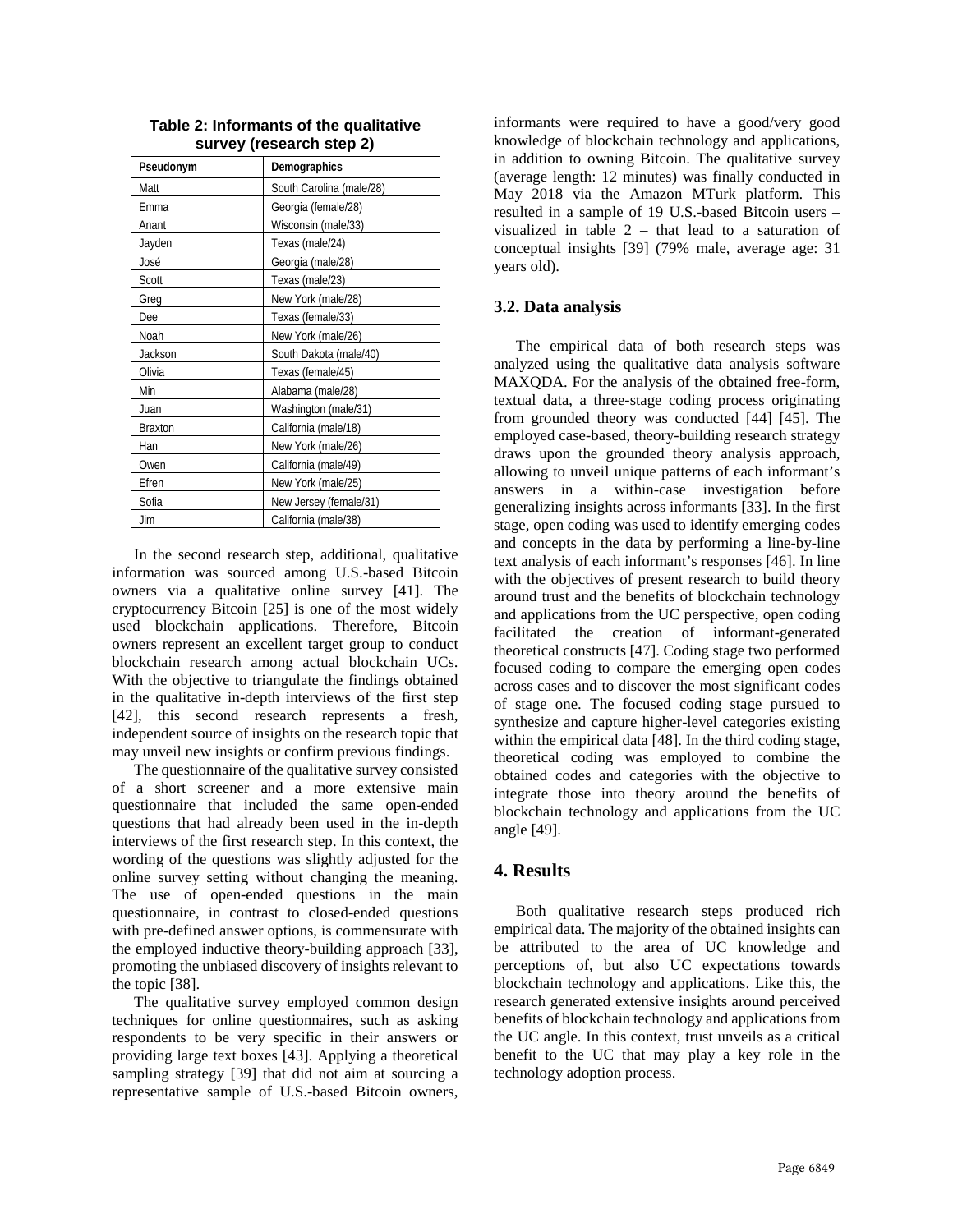## **4.1. Benefits of blockchain technology and applications**

Generally, informants described a vast array of benefits that blockchain technology and applications can potentially offer to lead to adoption. These benefits can be categorized in two functional benefit dimensions, coded as economic and system-/ process-related benefits, and two emotional benefit dimensions, coded as social and personal benefits.

**Functional benefits.** Economic benefits of blockchain technology and applications deliver value to UCs by conserving and reinforcing UC resources in terms of time, money, and effort. More specifically, economic benefits refer to the promises of blockchain around saving costs and enhancing returns (cost savings), enabling easy and efficient processes (efficiency), and speeding up processes (speed). Most UC benefits can be described as system- and processrelated benefits and relate to functional aspects that are closely connected with technical design features of blockchain technology and applications [14]. Systemand process-related benefits deliver value to UCs by employing a new, enhanced approach to existing systems and processes and by offering novel solutions to problems. Like this, system- and process-related benefits refer to the promised characteristics of blockchain around providing an environment where UCs can remain anonymous (anonymity), enabling automated processes (automation), reliably encrypting information (cryptography), making worldwide processes easy to handle (global reach), being impossible to manipulate and change (immutability), documenting and storing information (registry), and making tracking and tracing easy (traceability).

**Emotional benefits.** Social benefits deliver value to UCs by letting them take part in the shared process and by making them feel stimulated and engaged as an official part of the cutting-edge, trailblazing blockchain movement. In particular, social benefits describe the fact that blockchain technology and applications let UCs participate in the shared systems of the community (participation) and incentivize UCs to proudly show that they are pioneers of the blockchain movement (pioneer role). The benefit of being in a pioneer role, however, will most likely disappear as blockchain technology and applications mature. Finally, personal benefits provide value to UCs by giving them the feeling to have control over processes they participate in and data they share in the community (control) as well as by making UCs identify themselves with the values of the blockchain movement (self-identification).

In addition to the benefits that can be clearly assigned to a single benefit dimension, a set of three benefits covers both functional and emotional aspects to

the UC: these 'hybrid' UC benefits refer to blockchain's promise to function as a distributed system in absence of any intermediary agents (de-centrality), to guarantee secure and safe processes and handling of information (security), and to build a trustworthy and trustful environment (trust). The hybrid benefits of decentrality, security, and trust may be the most essential and critical benefits of blockchain technology and applications to the UC. As these three benefits represent both functional and emotional benefits, they are most likely to have the biggest impact with UCs [50], making them potential key drivers of adoption of any blockchain application. Table 3 provides an overview of the identified UC benefits of blockchain technology and applications.

| Table 3. UC benefits of blockchain |  |  |  |
|------------------------------------|--|--|--|
| technology and applications        |  |  |  |

| Category               | Sub-category                               | <b>Emerging codes</b>                                                                               |                                    |
|------------------------|--------------------------------------------|-----------------------------------------------------------------------------------------------------|------------------------------------|
| Functional<br>benefits | Economic<br>benefits                       | Cost savings<br>Efficiency<br>Speed                                                                 | De-centrality<br>Security<br>Trust |
|                        | System- and<br>process-related<br>benefits | Anonymity<br>Automation<br>Cryptography<br>Global reach<br>Immutability<br>Registry<br>Traceability |                                    |
| Emotional<br>benefits  | Social benefits                            | Participation<br>Pioneer role                                                                       |                                    |
|                        | Personal<br>benefits                       | Control<br>Self-identification                                                                      |                                    |

## **4.2. The role of trust in the context of blockchain technology and applications**

Together with the benefits of de-centrality and security, trust represents one of the key benefits of blockchain technology and applications that blockchain technology and applications that encompasses all four identified benefit dimensions, i.e. economic, system- and process-related, social, and personal benefits. Like this, the three hybrid benefits are strongly connected to each other: "*In certain cases, users do not trust this centralized thing, so they would need a de-centralized solution, or blockchain… it's hard for users to trust each other, or trust a central entity.*" (Jay) "*To me, blockchain stands for the principles of decentrality, security, and trust.*" (Sami) It represents "*a much more secure and trusted network.*" (Olivia) "*Essentially, [blockchain is] a trust building machine.*" (Juan) "*It implies a common and equal platform that builds trust among the users.*" (Jim) "*Trust is a big topic*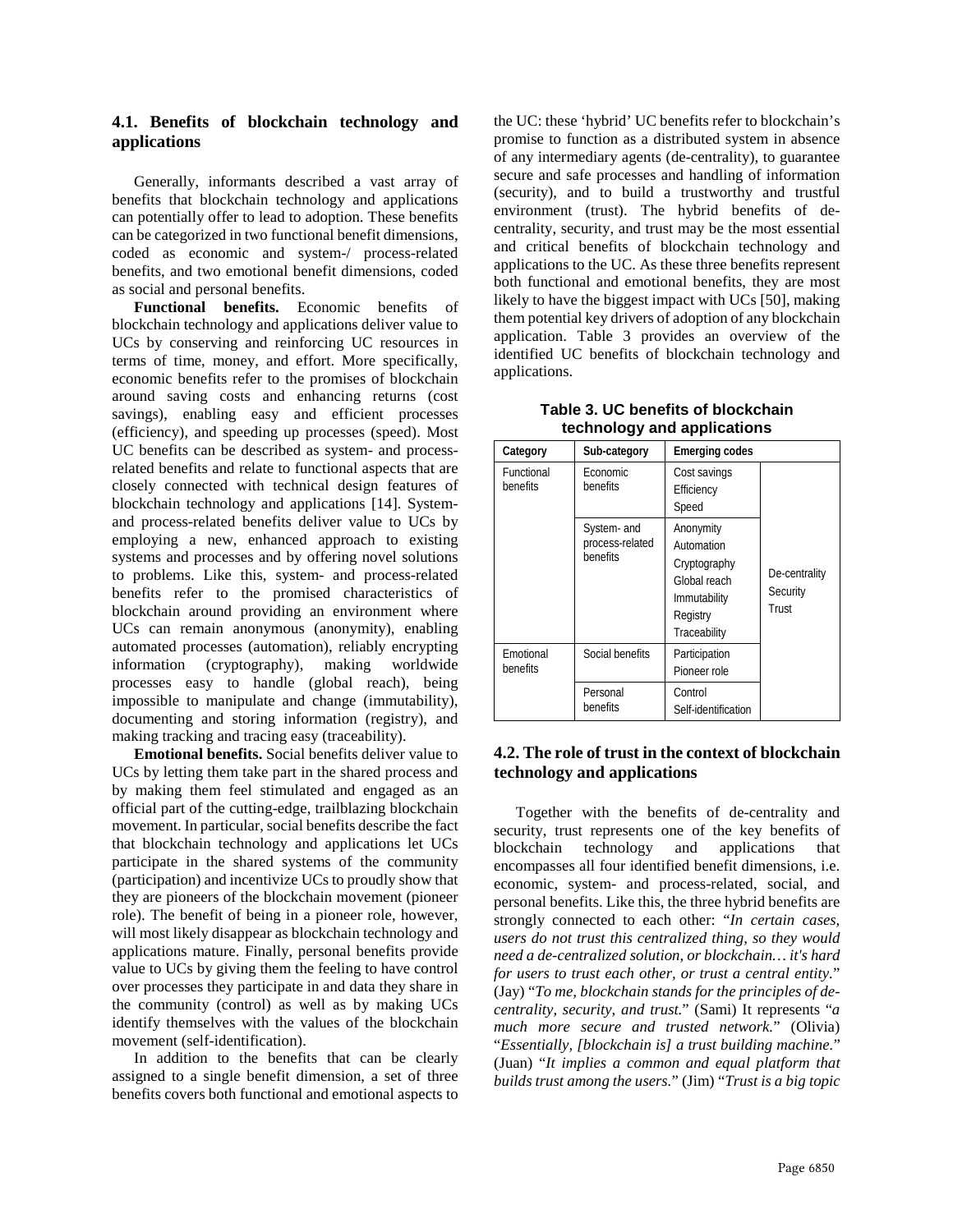*and a true benefit. You can count on it that everything and everyone plays by the rules. Therefore, trust is, for me, the biggest benefit of blockchain, from which, more or less, all other benefits can be derived.*" (Alex)

**Economic benefits.** The trust established via blockchain technology and applications has the potential to create cost savings for UCs in business-toconsumer (B2C) contexts: "*I had excellent experiences here in Brazil with Airbnb…, but I still depend on Airbnb... So when you start having the blockchain networks, individuals can transact directly without those companies, so it's better for the individuals because they don't have to share part of the profit… They can have lower cost. They can have better returns due to the trust that the blockchain network provides.*" (Luiz) The same applies to business-to-business (B2B) contexts where the trust generated by blockchain applications has the power to safe costs and improve returns for UCs: "*The supply chain today is executed by an intermediary, shaking hands on both sides, to the left to the right, and then they take a cut out of both sides. If I don't need to do that, and if I can get those validations independently, within a system that stands for trust by itself, I now actually have streamlined my entire chain. This can have a huge financial implication.*" (Mitch) In addition to cost savings, trust is also an important aspect when it comes to speeding up processes and making processes more efficient: "*Blockchain creates a highly trustworthy environment where you can more easily and quicker, and sometimes also cheaper transfer value and trade assets.*" (Kiara) "*Of course, you do gain efficiencies. This is mainly because you are able to solve all of those dispute issues. Processes become more effective as I don't have to challenge and question anything. And this is all due to the trust aspect.*" (Alex)

**System-and process-related benefits.** Trust is a critical benefit of blockchain technology and applications that can also be regarded as a benefit that provides value to UCs by employing a new, more trustworthy approach to existing systems and processes and by offering novel solutions to problems that UCs can trust. This is mainly because trust is strongly tied to other system- and process- related benefits, either supporting them to unfold their full potential, in an antecedent role, or being strengthened by them as an outcome. Like this, trust is, for example, strongly connected to the benefits of immutability, anonymity and of being a registry as the immutable, sometimes anonymous records created by blockchain applications generate trust: "*The fact that the data is immutable, meaning the majority… in the blockchain will trust the state of the record, is a benefit. So now I don't have to trust a central authority… because my record's immutable. I don't have to worry about some central authority changing.*" (Leo) As well, trust is closely tied

to the benefit of automation. On one hand, trust is prerequisite for UC willingness to use an automated blockchain solution. On the other hand, trust will also be created by automated blockchain processes facilitated e.g. via smart contracts: "*The automation of processes creates trust for all parties who participate in the blockchain process.*" (Tom) "*I can do business with somebody in Kenya based on blockchain, and we can create a smart contract that says that the money would be in escrow until the actual transaction is completed, so now I can do peer-to-peer transaction with untrusted parties. So that's an unmet need that definitely exists today.*" (Leo) When it comes to the benefit of blockchain technology and applications to reliably encrypt information, trust comes into play as a major outcome: "*Trust in the big finance corporations was shuttered by the financial crisis. Additionally, there are those data scandals coming up with Facebook and so on. I believe blockchain technology can re-establish trust through the underlying cryptography.*" (Sami) "*As the promise of blockchain is that the data is decentralized, and strong cryptography is protecting it, it becomes virtually impossible to change any of the data, which adds a significant improvement in overall trust to the system.*" (Luke)

**Social benefits.** Within the shared, trustful process of the cutting-edge blockchain community, trust serves as a facilitator for UCs to participate in blockchain applications. Therefore, UCs feel engaged and secure by being part of the blockchain process that allows them to interact with unknown people in a secure way they can trust and rely on: "*This shared [blockchain] data cannot be tampered with. You can share it with people that you don't necessarily trust but yet, at the same time, you can come to common agreement on what the data is and you have a very low risk of it being changed against the rules that you have currently agreed on. This gives you a good feeling.*" (Bruce)

**Personal benefits.** Blockchain technology and applications provide value to UCs by giving them the feeling they have control over processes they participate in and data they share in the community. Especially the feeling of being in control generates a trustful connection of UCs with blockchain applications. This may be an important aspect to promote technology adoption among UCs: "*So giving people access to the data that is held about them and potentially even rewarding them for access to it or giving them control back over it, I think will go a long way towards building new types of trust with customers.*" (Luke)

Despite trust potentially being one of the key benefits of blockchain technology and applications, it may not yet fully live up to its promises. Trust in some blockchain applications was shuttered, showing weaknesses like unsecure blockchain systems, volatility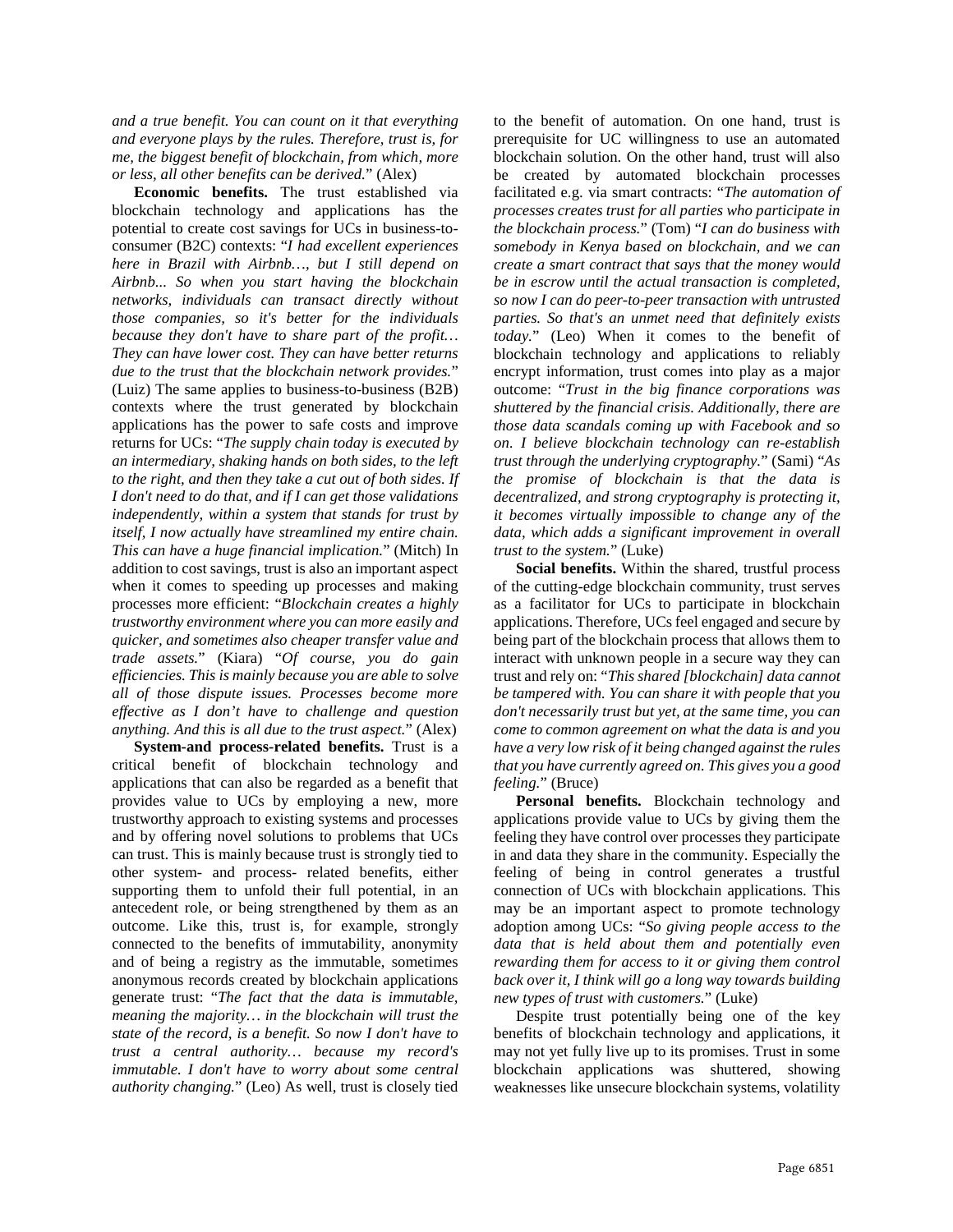in financial blockchain applications, a need for more knowledge on the UC side, or a lack of regulation: "*You know what the problem is: you look at these exchanges that have been hacked and wallets that have been lost… I mean there is still some gaps… The fact that A) it just had a major crash B) people don't really know enough about it and C) it's not really regulatory monitored or managed, that's a big issue.*" (DeAndre) Also, it may be a major challenge to convince UCs to believe in the trustworthy, reliable environment generated by blockchain technology and applications: "*Why would I trust more something where nobody controls anything and it's everybody who is controlling? Why should I trust more my neighbor than my bank?*" (Marc) All these weaknesses may need to be addressed to foster UC acceptance of blockchain applications.

#### **5. Discussion and contribution**

Present research explores the role of trust in blockchain technology and applications from the UC perspective by centering an inductive, qualitative case study around two research questions.

**Is trust a relevant benefit of blockchain technology and applications to the UC?** Results show that trust is a highly relevant benefit that spans across both functional (economic and system-/ process-related) and emotional benefit (social and personal) dimensions. Therefore, trust may have an elevated impact with UCs and may be a critical aspect for adoption of blockchain technology and applications.

**Are there different facets of trust that UCs perceive as relevant and beneficial when it comes to blockchain technology and applications?** Exploratory findings unveil that trust is a multidimensional benefit that meets both functional and emotional UC needs. Moreover, our research shows that trust is a highly relevant aspect that serves as a facilitator to other benefits, like cost savings, efficiency, speed, automation, or participation, helping those benefits to unfold their full potential. As well, trust is strengthened by other benefits, e.g. cryptography, immutability, registry, traceability, or control, being a major outcome of these benefits. Hence, the generated insights facilitate a differentiated in-depth understanding of the role of trust for the UC.

Providing these answers to the formulated research questions, the theoretical contribution [18] of our work to the research field is twofold: First, our research takes a UC-centric perspective on benefits of blockchain technology and applications in general and trust in particular, creating conceptual and empirical insights that complement and expand existing research that predominantly has a technology-oriented focus. More

specifically, present research integrates the benefits of blockchain technology and applications, including the trust aspect, within a novel, structured UC benefits framework that precisely identifies and describes the functional and emotional benefit dimensions relevant and critical to the UC. Second, this research conducts an in-depth exploration of the role of trust in blockchain technology and applications that unveils different meaning facets of trust existing from the UC perspective. By doing this, our research takes a scarcely researched perspective on the topic and identifies trust as a key benefit that may be critical for technology acceptance of blockchain technology and applications. This suggests that trust research provides a rich and useful conceptual foundation for the study of blockchain phenomena.

Findings of our research may help practitioners in the development of blockchain applications, providing directional guidance on how to best address the trust aspect in the design process in order to promote UC acceptance. For example, blockchain designers may be able to build UC trust in blockchain applications by ensuring that sensitive personal information is reliably encrypted and by providing evidence that the system allows UCs to maintain control over the data they share. As a consequence, the increased trust may incentivize UCs to try out and use a blockchain application. As the constructs created by our research, moreover, emerge from the employed theory-building process, they are, having undergone a repeated verification cycle, readily testable and measurable [33]. Therefore, the generated concepts are ready to be used by researchers in future investigations of blockchain technology and applications from the UC perspective, e.g. as elements in further qualitative or quantitative research. For example, quantitative research around economic UC benefits of blockchain applications may introduce trust as an important facilitator and measure how the trust aspect, when changing over time, impacts UC perceptions of benefits such as speed, cost savings, or efficiency. Additionally, the generated insights can guide blockchain practitioners for crafting compelling value propositions for blockchain applications that are backed by a trust definition and benefits relevant and critical to the UC. As value propositions provide guidelines for product marketing [51], the findings from this research can fuel the communications process with (potential) UCs by defining leitmotifs for trustworthy messaging and application positioning. Value propositions, moreover, guide the product development process [51]. Like this, the identified UC benefits and especially the different meaning facets identified for trust can direct the product design process of blockchain applications. These insights determine on which aspects to put most emphasis in the technical development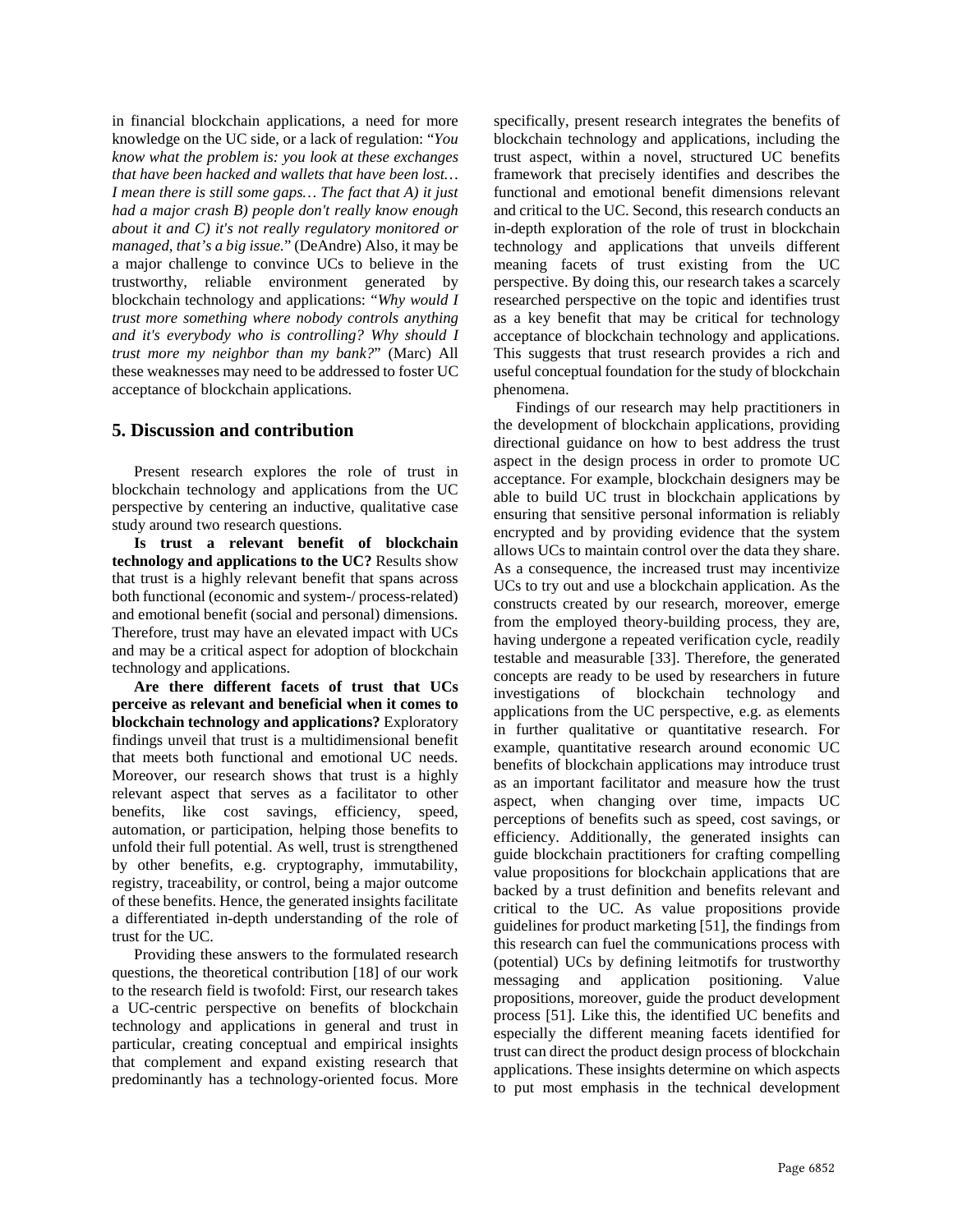process in order to have greatest impact with UCs and to promote adoption.

## **6. Limitations and future research**

The results of our study may serve researchers for future blockchain-related work and guide practitioners in developing powerful blockchain applications that have a chance of UC acceptance, while application design is strongly linked to a differentiated understanding of trust that is relevant to the UC. Nonetheless, there are several limitations to this study, serving as gateways towards future blockchain research.

First, our research takes a very broad approach, exploring the trust aspect and the benefits of blockchain technology and applications independent from any specific application. These insights may not provide guidance tailored to specific use cases, such as identifying the most important UC benefits or investigating the role of trust in the acceptance of blockchain applications e.g. for tracking and tracing food. Therefore, future research around trust and UC benefits of blockchain technology and applications should focus on specific application cases in order to provide a deeper understanding around which benefits may best promote UC acceptance of particular applications.

As well, our research yet only derives insights from a qualitative, theory building process. Like this, only directional insights can be derived when it comes to the impact of certain benefits on the technology adoption process. Future research should therefore evaluate and quantify the contribution of each identified benefit for UC acceptance, using a quantitative research approach for the analysis of different blockchain applications. Such future quantitative research may help in determining to what extent trust and other benefits can drive UC adoption in different application settings.

# **7. Conclusion**

Employing an inductive, theory-building process, present research sheds light on the scarcely explored topic of benefits offered by blockchain technology and applications to UCs, putting particular focus on the key benefit of trust. By shifting the research discussion from a predominantly technology-oriented design angle to a UC-centric perspective, present research reminds researchers and practitioners alike that for the acceptance and sustainable success of blockchain applications, it is critical to develop the underlying technology against the backdrop of UC needs, as it is those UCs that finally decide on the success or failure of any application.

# **8. References**

[1] R. Beck, M. Avital, M. Rossi, and J. B. Thatcher, "Blockchain Technology in Business and Information Systems Research", Business & Information Systems Engineering 59(1), 2017, pp. 381–384.

[2] B. Notheisen, J. B. Cholewa, and A. P. Shanmugam, "Trading Real-World Assets on Blockchain", Business & Information Systems Engineering 59(1), 2017, pp. 425–440.

[3] S. Seebacher and R. Schüritz, "Blockchain Technology as an Enabler of Service Systems: A Structured Literature Review," in Exploring Services Science: 8th International Conference, IESS 2017, Rome, Italy, Proceedings, S. Za, M. Drăgoicea, and M. Cavallari, Eds. Springer International Publishing, Cham, Germany, 2017, pp. 12–23.

[4] R. Beck, J. Stenum Czepluch, N. Lollike, and S. Malone, "Blockchain - The Gateway to trust-free cryptographic transactions", Research Papers 153, 2016.

[5] D. Gefen, E. Karahanna, and D. W. Straub, "Trust and TAM in Online Shopping", MIS Quarterly 27(1), 2003, pp. 51-90.

[6] P. A. Pavlou and M. Fygenson, "Understanding and Predicting Electronic Commerce Adoption", MIS Quarterly 30(1), 2006, pp. 115-143.

[7] P. A. Pavlou, "Consumer acceptance of electronic commerce", International Journal of Electronic Commerce 7(1), 2003, p. 101–134.

[8] S. Dimitriadis and N. Kyrezis, "The effect of trust, channel technology, and transaction type on the adoption of selfservice bank channels", The Service Industries Journal 31(8), 2011, pp. 1293–1310.

[9] E. L. Slade, Y. K. Dwivedi, N. C. Piercy, and M. D. Williams, "Modeling Consumers' Adoption Intentions of Remote Mobile Payments in the United Kingdom", Psychology & Marketing 32(8), 2015, pp. 860–873.

[10] S. Yousafzai, J. Pallister, and G. Foxall, "Multidimensional role of trust in Internet banking adoption", The Service Industries Journal 29(5), 2009, pp. 591–605.

[11] M. Hajli, "A research framework for social commerce adoption", Information Management & Computer Security 21(3), 2013, pp. 144–154.

[12] M. Ng, "Factors influencing the consumer adoption of Facebook", Computers in Human Behavior 54, 2016, pp. 491– 500.

[13] D.-H. Shin, "The effects of trust, security and privacy in social networking", Interacting with Computers 22(5), 2010, pp. 428–438.

[14] M. Risius and K. Spohrer, "A Blockchain Research Framework", Business & Information Systems Engineering 59(6), 2017, pp. 385–409.

[15] J. Lindman, M. Rossi, and V. K. Tuunainen, "Opportunities and risks of Blockchain Technologies in payments – a research agenda", in Proceedings of the 50th Hawaii International Conference on System Sciences, Waikoloa Village, HI, USA, 2017, pp. 1533-1542.

[16] J. A. Burrows, "Does Blockchain Generate Trust?", 2018. [Online]. Available: https://medium.com/@adaburrows/does